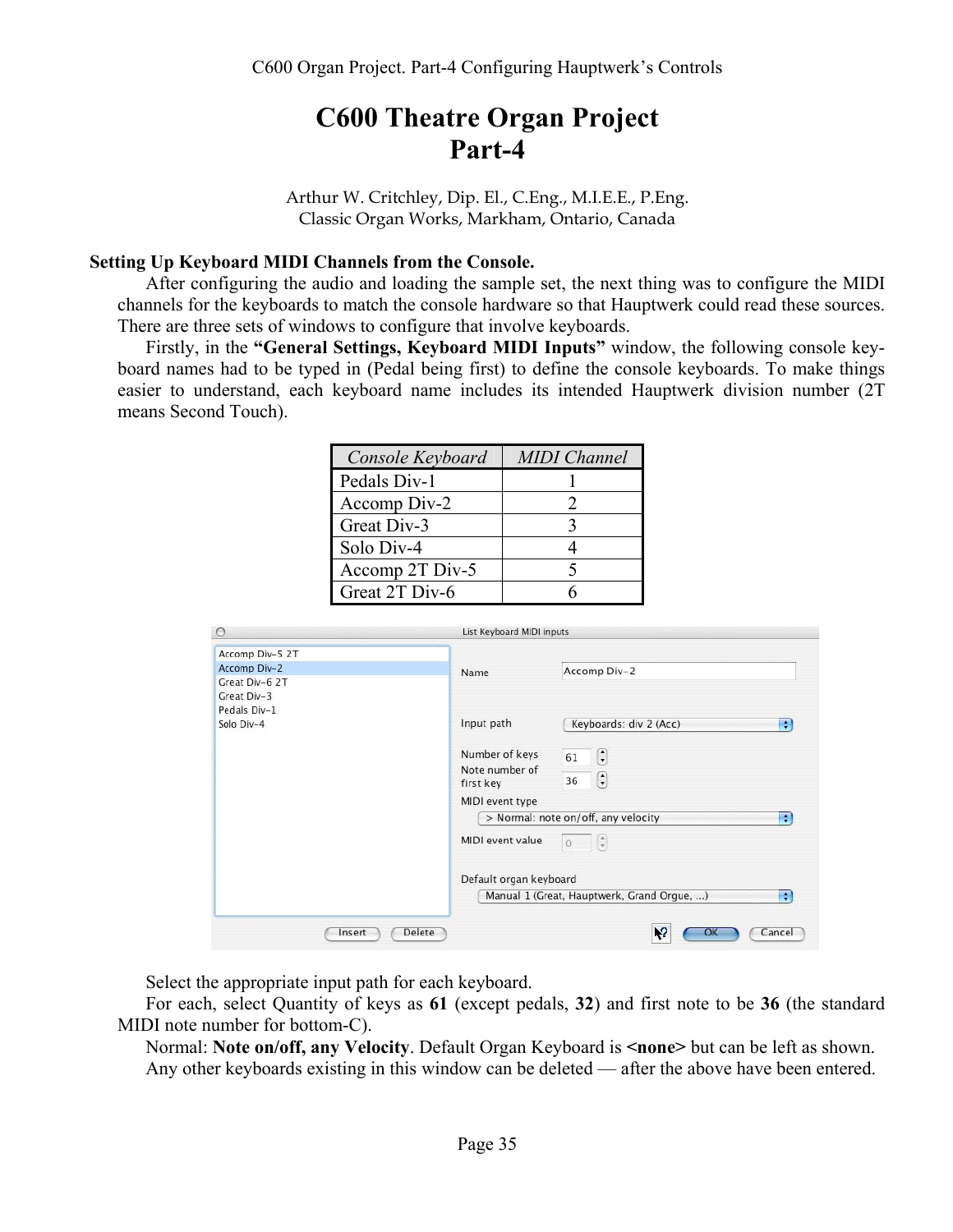# **Setting Up MIDI Input Paths from the Console**

In the second keyboard window, the MIDI Input Paths have to be entered for all keyboards, shoes and stops in the virtual organ to match the console software MIDI channels. These are all the channels in which the console sends information to control the virtual organ and the keyboards are listed in a different channel order from the previous table due to the division names being present. This involves typing in the wanted keyboard names and setting MIDI channels.

Select **"General Settings, Configure MIDI Input Paths",** from the menu and type in keyboards, stops and effects, setting the MIDI Channels as below. This time the MIDI Channel order is that which is sent from the console (Great is first). In alphabetical order (as listed) these entries are:

| $\circ$                                                                                                                                                   | Configure MIDI Input Paths      |                                                                     |
|-----------------------------------------------------------------------------------------------------------------------------------------------------------|---------------------------------|---------------------------------------------------------------------|
| <b>Effects</b><br>Keyboards: div 1 (Pedals)<br>Keyboards: div 2 (Acc)<br>Keyboards: div 3 (Great)<br>Keyboards: div 4 (Solo)<br>Keyboards: div 5 (Acc 2T) | Name                            | <b>Effects</b>                                                      |
| Keyboards: div 6 (Great 2T)<br>Redr. keyboards: 1<br>Stop Tab<br>Stop Tab 2<br>Stops/couplers: div 1 (Pedal)                                              | MIDI input port<br>MIDI channel | [PreSonus FIREBOX (1172)] Plug 1<br>H<br>$\left[\cdot\right]$<br>14 |
| Stops/couplers: div 2 (Great)<br>Stops/couplers: div 3 (Swell)<br>Stops/couplers: div 4 (Choir)<br>Stops/couplers: div 5 (Solo)                           | Key shift<br>(semitones)        | $\left[\frac{\bullet}{\bullet}\right]$<br>$\mathbf{0}$              |
| Insert                                                                                                                                                    | Delete                          | Transposer affects this path?<br>12<br>Cancel<br>OK                 |

| Console Items               | <b>MIDI</b> Channel         |
|-----------------------------|-----------------------------|
| Keyboards: Div 3 (Great)    |                             |
| Keyboards: Div 1 (Pedals)   | $\mathcal{D}_{\mathcal{L}}$ |
| Keyboards: Div 2 (Acc)      | 3                           |
| Keyboards: Div 4 (Solo)     |                             |
| Keyboards: Div 5 (Acc 2T)   | 5                           |
| Keyboards: Div 6 (Great 2T) | 6                           |
| Redirectable Keyboards 1    | 13                          |
| Effects                     | 14                          |
| Stop Tab 2 (129-192)        | 15                          |
| Stop Tab (1-128)            | 16                          |

Five others already existed but could not be deleted so were set to the remaining channels:

| Stops/Couplers: Div 1 (Pedal) |    |
|-------------------------------|----|
| Stops/Couplers: Div 2 (Great) |    |
| Stops/Couplers: Div 3 (Swell) | 10 |
| Stops/Couplers: Div 5 (Choir) |    |
| Stops/Couplers: Div 1 (Solo)  |    |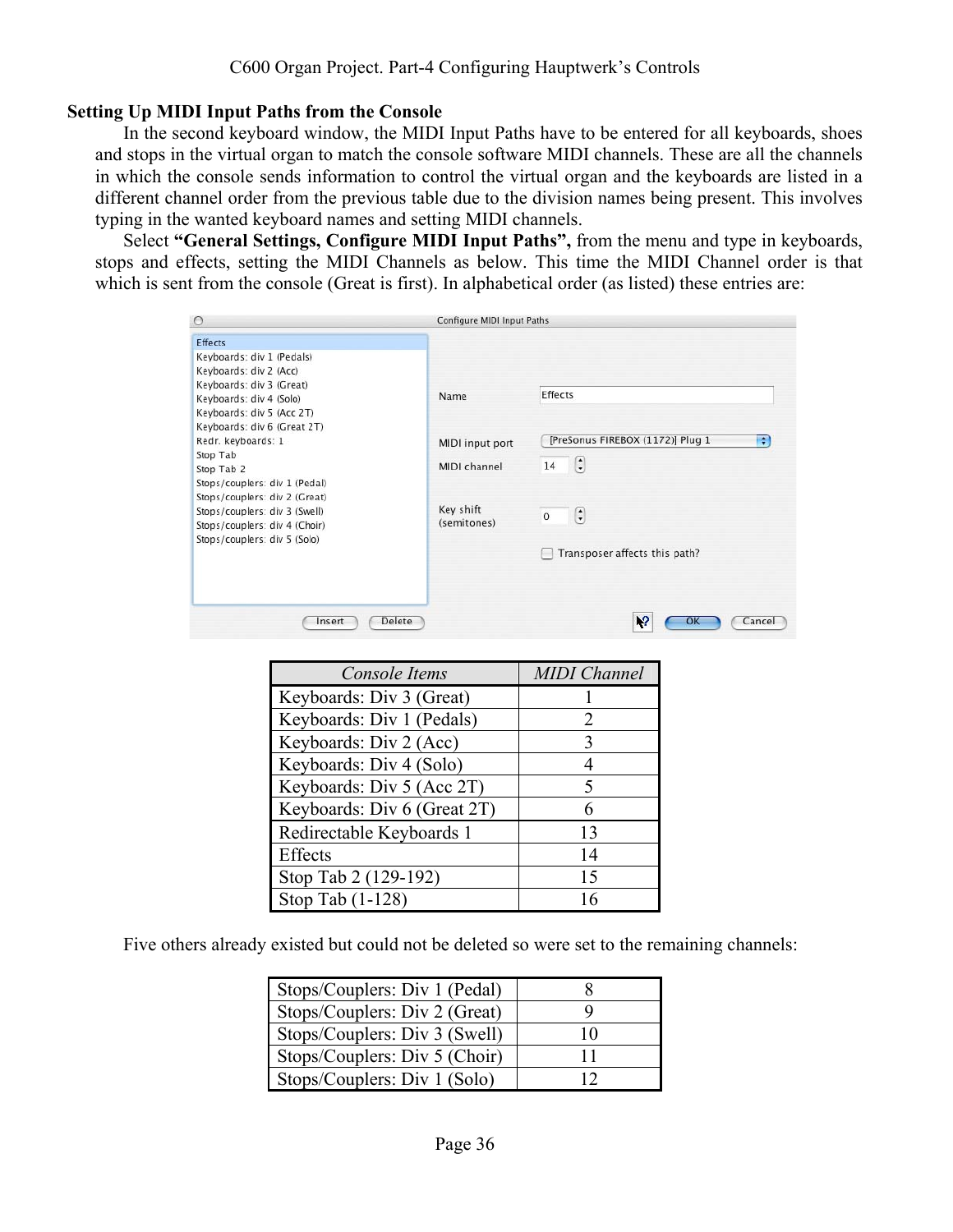These console items all needed to have their parameters set for what they would be controlling. In the first ten cases, this is **Presonus Firebox (1172) Plug1** (i.e., the audio device). The rest should be set to  $\leq$ **None** $\geq$ . Unselect the Transposer box. Key Shift = **0**.

Incidentally, a Redirectable keyboard is one that can be used to play the organ from an external source such as a MIDI sequencer. It is really only of use if you have, say, a three-manual organ recording playing a two-manual Hauptwerk organ. The missing recorded manual is arranged to play either real manual via the Redirectable keyboard. So in this organ, it could be deleted.

The stops and effects would be sorted out individually later. For now it is sufficient to create three high-numbered MIDI channels to handle them. Two are necessary for stops because there are more than 128, the maximum number of MIDI patches (one patch per stop) per channel.

## **Linking MIDI Inputs to Virtual Organ Keyboards**

The third keyboard window is the one where the console and virtual organ keyboards are linked up. Select **"Organ Settings, Connect Keyboard MIDI Inputs to Organ Keyboards".** The Hauptwerk keyboard order is the same as in the second table:

| $\circ$                                                                                            | Connect Keyboard MIDI Inputs to Organ Keyboards               |  |  |
|----------------------------------------------------------------------------------------------------|---------------------------------------------------------------|--|--|
| 01-Pedal<br>02-Accompaniment<br>03-Great<br>04-Solo                                                |                                                               |  |  |
| 05-Accomp 2nd Touch<br>06-Great 2nd Touch<br>07-Percussion Manual (Non-disp)<br>$N/A$ 01<br>N/A 02 | $04 - Solo$<br>$\left  \frac{1}{2} \right $<br>Organ keyboard |  |  |
| N/A 03<br>N/A 04<br>N/A 05<br>N/A 06<br>N/A 07<br>N/A 08<br>N/A 09<br>$N/A$ 10                     | MIDI input<br>Solo Ch4<br>$\div$<br>keyboard                  |  |  |
|                                                                                                    | 13<br>ок<br>Cancel                                            |  |  |

| Virtual Organ Keyboard          | Console Keyboard: |
|---------------------------------|-------------------|
| 01-Pedal                        | Pedals Div-1      |
| 02-Accompaniment                | Accomp Div-2      |
| 03-Great                        | Great Div-3       |
| 04-Solo                         | Solo Div-4        |
| 05-Accompaniment $2nd$ Touch    | Accomp 2T Div-5   |
| 06-Great $2nd$ Touch            | Great 2T Div-6    |
| 07-Percussion Manual (Non-disp) | $<$ None $>$      |

The last eleven are not used but could not be deleted.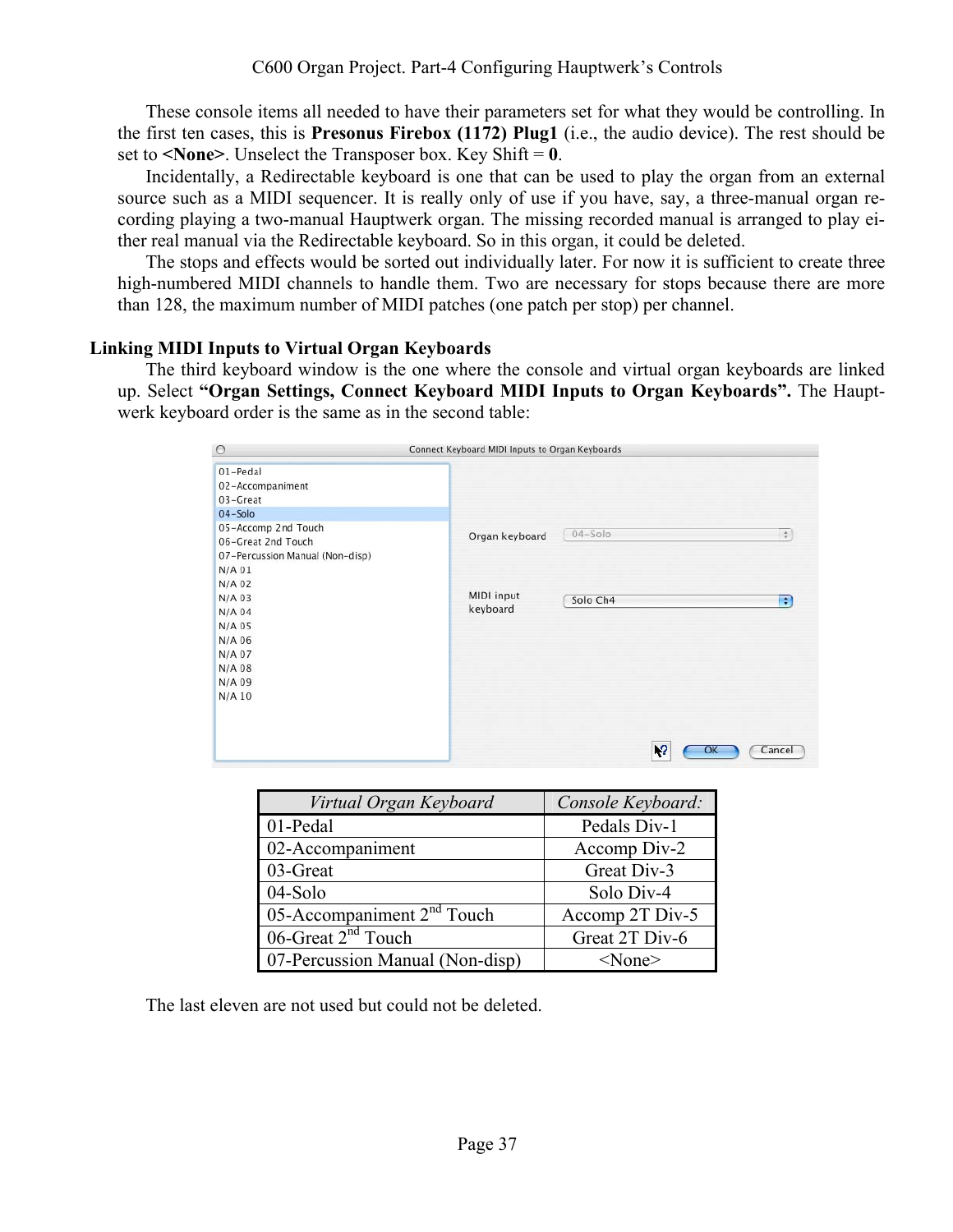#### C600 Organ Project. Part-4 Configuring Hauptwerk's Controls

#### **Setting Up Expression Shoes**

Next, the Continuous Control Inputs had to be set (for the expression shoes). The Hauptwerk system is primarily for a church organ system and so the expression inputs seen in the window lists would seem to suit expression by division rather than by chamber as required in a theatre organ. Divisional expression is not practical on a theatre organ because it is possible to have the same rank, such as the 8ft. Tibia, playable from different divisions via similarly named stops. Obviously, you cannot control the volume of these stops individually when there is only one rank for all of them.

However, what actually happens is that the console software sends out MIDI volume messages (using Controller #7) for the two console expression shoes on all of its division channels. Some channels are for one shoe, the rest for the other one. The Crescendo shoe is not sent as it controls the console stops, not the Hauptwerk ones (although it could do so and its entry has been left in the list just in case it is wanted). It does not matter much which channels the two expression shoes use. What has to happen is that the shoe messages get routed to the Hauptwerk shoes to control them directly (so that the on-screen shoes move) and this automatically takes care of which ranks are expressed by each shoe as that has been decided in the virtual organ software.

There is one little wrinkle, though, which is that the MW-31 organ has three volume expression shoes. The Master one controls everything and we did not want that. The thing to do was to control just Main and Solo. The two channels with expression are Pedal (1) for Main and Accompaniment (2) for Solo.

In the **"General Settings, Continuous Control MIDI Inputs"**, window the following are set:

| Name                                                    | Swells: div 3 (Great)                                                                      |  |  |  |
|---------------------------------------------------------|--------------------------------------------------------------------------------------------|--|--|--|
| Input path                                              | Keyboards: div 3 (Great)<br>÷                                                              |  |  |  |
| Controller number<br>$(0-127)$                          | $\left(\frac{1}{2}\right)$<br>$\overline{7}$<br>C<br>Minimum value (0-126)<br>$\mathbf{0}$ |  |  |  |
| Default position<br>$(0-127)$                           | $\left  \cdot \right $<br>Maximum value (1-127) 127<br>$\left[\frac{1}{2}\right]$<br>127   |  |  |  |
| Override default of any connected organ control?        |                                                                                            |  |  |  |
| > Set organ control position directly<br>÷              |                                                                                            |  |  |  |
| Inertia for Willis-type response (1-999999)<br>$\Omega$ |                                                                                            |  |  |  |
|                                                         | Default organ control<br>> Enclosures: manual 2 division main<br>÷.                        |  |  |  |
|                                                         | Organ behaviour                                                                            |  |  |  |

| <b>Expression Shoe</b>   | <b>MIDI</b> | Controller | Default | Minimum | Maximum |
|--------------------------|-------------|------------|---------|---------|---------|
|                          | Channel     |            |         |         |         |
| Crescendo: General       | 14          |            | 12.7    |         | 127     |
| Swells: Div 1 (Pedal)    |             |            | 12.7    |         | 127     |
| Swells: Div 2 (Acc)      |             |            | 127     |         | 127     |
| Swells: Div 3 (Great)    |             |            | 127     |         | 127     |
| Swells: Div 4 (Acc 2T)   |             |            | 127     |         | 127     |
| Swells: Div 5 (Great 2T) |             |            | 12.7    |         | 127     |
| Swells: General          |             |            | 127     |         |         |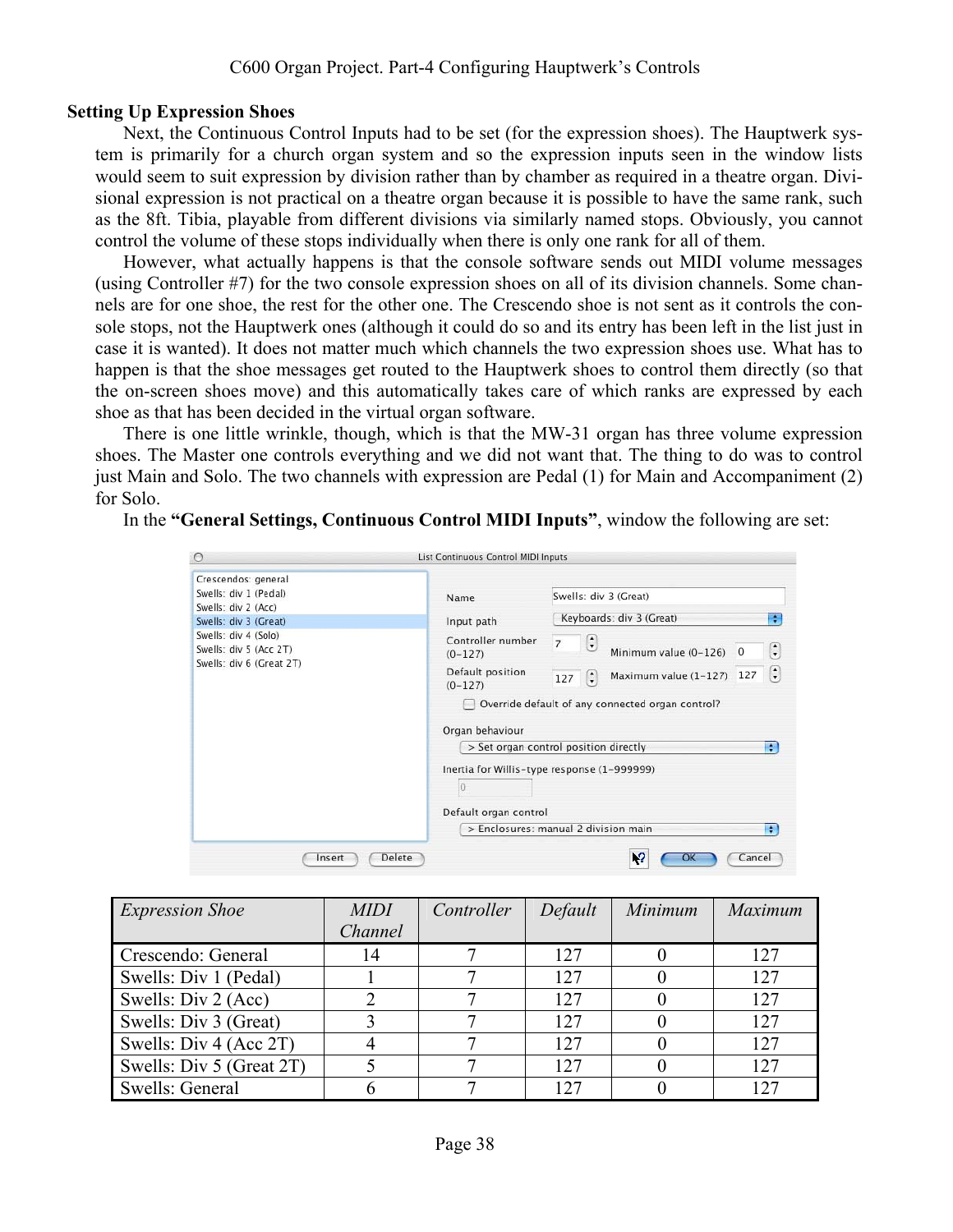Uncheck the Override box, make sure that Organ behaviour is **'Set Organ Control Position Directly'**.

The 'Default organ control' should be left as shown (it is the first item in a long list after <none>). There is another minor snag, which is that in the Classic control system, sending the expression MIDI command on a particular division requires at least one stop on that division to be on, otherwise no keyboard message will be sent by the console and thus, no expression command.

# **Linking the Expression Shoes to the Virtual Organ**

These are listed in **"General Settings, Continuous MIDI Inputs to Organ Continuous Controls"** and the names do not need to be changed. All that is required is to match up the controllers:

| $\circ$                                                                                                   | Connect Continuous Control MIDI Inputs to Organ Continuous Controls |
|-----------------------------------------------------------------------------------------------------------|---------------------------------------------------------------------|
| 01-Main Pedal<br>02-Solo Pedal<br>03-Master Expression Pedal<br>04-Crescendo Pedal<br>05-Pizzicato Length | 01-Main Pedal<br>$\Rightarrow$<br>Organ control                     |
|                                                                                                           | MIDI continuous<br>Swells: div 2 (Great)<br>a<br>controller         |
|                                                                                                           | $\sqrt{2}$<br>Cancel<br>OK                                          |

| Organ Control              | <b>MIDI</b> Continuous Controller |
|----------------------------|-----------------------------------|
| 01-Main Pedal              | Swells: div 2 (Great)             |
| 02-Solo Pedal              | Swells: div 4 (Solo)              |
| 03-Master Expression Pedal | $<$ None $>$                      |
| 04-Crescendo Pedal         | $<$ None $>$                      |
| 05-Pizzicato Length        | $<$ None $>$                      |

Presently, the Crescendo function is done by the Classic control system.

There are no Pizzicato couplers on the console, but if there were, the Classic control system would control the durations of each note.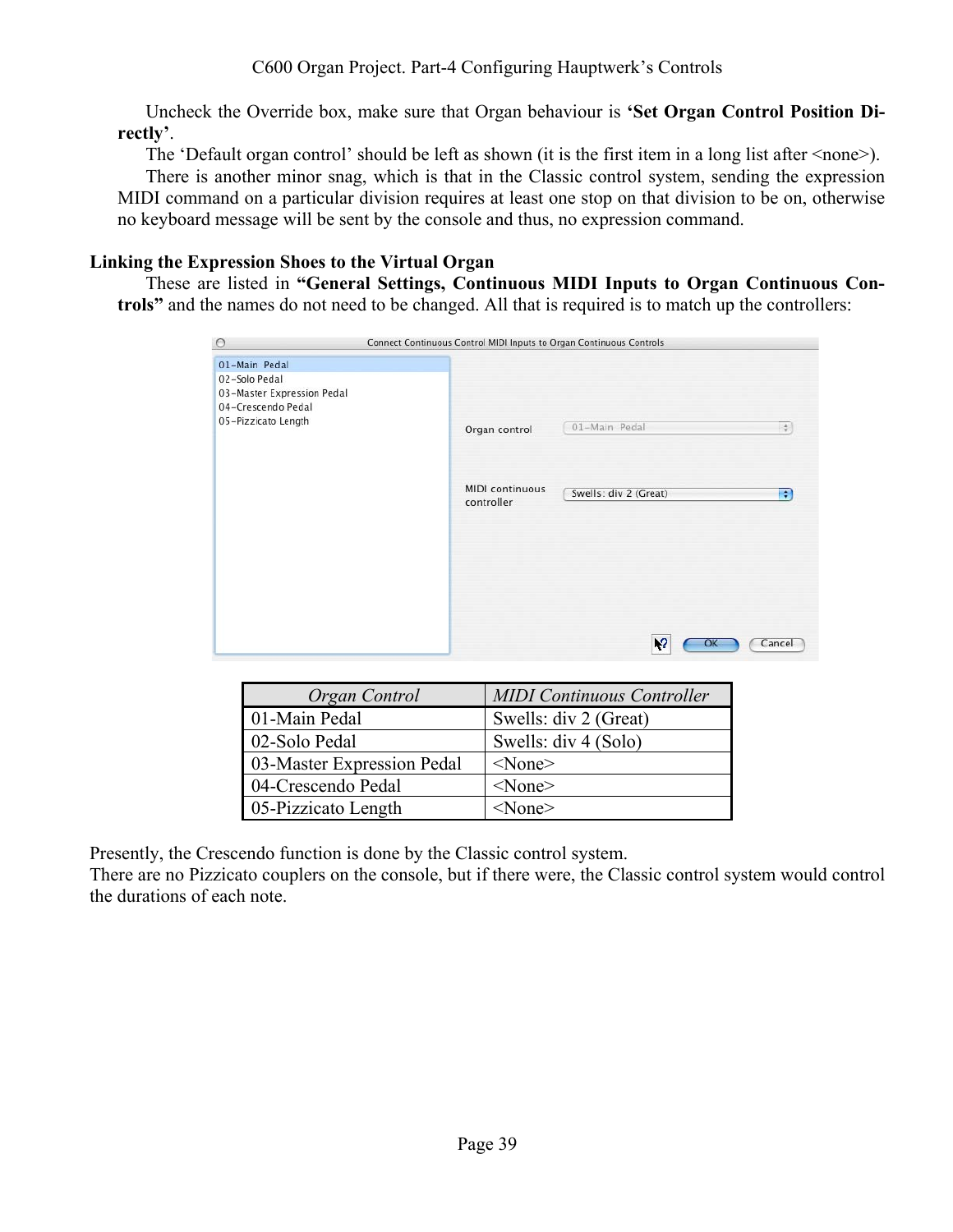# **Choosing Stops**

The console stops have to be matched to appropriate Hauptwerk sample stops and this requires a lot of thought as to which are the best ones. It is a tedious business and, after a few drawn-out attempts to match things up, it was decided that the best approach would be to print out the console stop list (from the organ software listing), decide which virtual organ stops would go best with each one (by referring to the 3-31 stop list obtained from the website), write them on the list, tick them off on the website list (see Appendix for complete list) and then go back to the screen when done and enter in the details in one long session. This approach saved a lot of unnecessary time-wasting as it avoided inadvertent duplication and one probably wouldn't know without considerable thought which console tab should go with a particular Wurlitzer stop because the virtual stop list is less familiar than the console list as well as being presented in a different order.

For instance, the first two Hauptwerk Pedal stops are 32ft. ones but the console does not have any 32ft. stops, so they are not used (they are allowed for in the console list in case the tabs are ever fitted but would be of little use in a home environment). As the Hauptwerk list is presented in alphanumerical order with the name of the division leading, these are not the first in the console list anyway — the Accompaniment stops are. The further you get into the process of linking up the stops, the longer it takes because of all the scrolling, as Solo and Tremulants are near the end of the list! Luckily, it only needs to be done during the initial setting up of the organ.

There is one thing to be thankful for, though, which is that the stop names on theatre organs are fairly standard from one organ to another so that the 3-31 Wurlitzer ones are a close match to the console ones and are in almost the same order within the divisions.

There are many more 3-31 Wurlitzer stops than console stops so it is not too difficult to find something suitable for every one of the console stops. As there are two different Tibias, and two different Vox Humanas, as well as multiple string ranks, the final console specification accesses more than its original 18 ranks — more like 29 of the 31 ranks.

One glaring omission in the 3-31 stop list is a 4ft. Pedal Flute. So on the console this tab is linked to a Pedal 8ft. Salicional as this has a high 4ft. content.

There are not enough Tremulant tabs on the console but it is no great hardship not to tremulate the Reed stops. Some of the console tabs will have be renamed eventually when the specification has been finalised and there is room for more Tremulant tabs. Meanwhile, if you really want to tremulate the English Post Horn, for example, you can assign an existing console Tremulant tab to more than one 3- 31 tremulant since all the tremulants are in one group. You cannot do this with divisional stop tabs.

Incidentally, one can still select and play stops using the mouse on any of the three screens. These stops may be in addition to those already linked up — the 32fts for example, for which there are no tabs on the console. There is only one limitation, which is that there must be at least one programmed stop selected on the division that the new stop belongs to. That is because the Classic system only sends key information for stops that are active. Similarly, the on-screen general and divisional pistons will also work.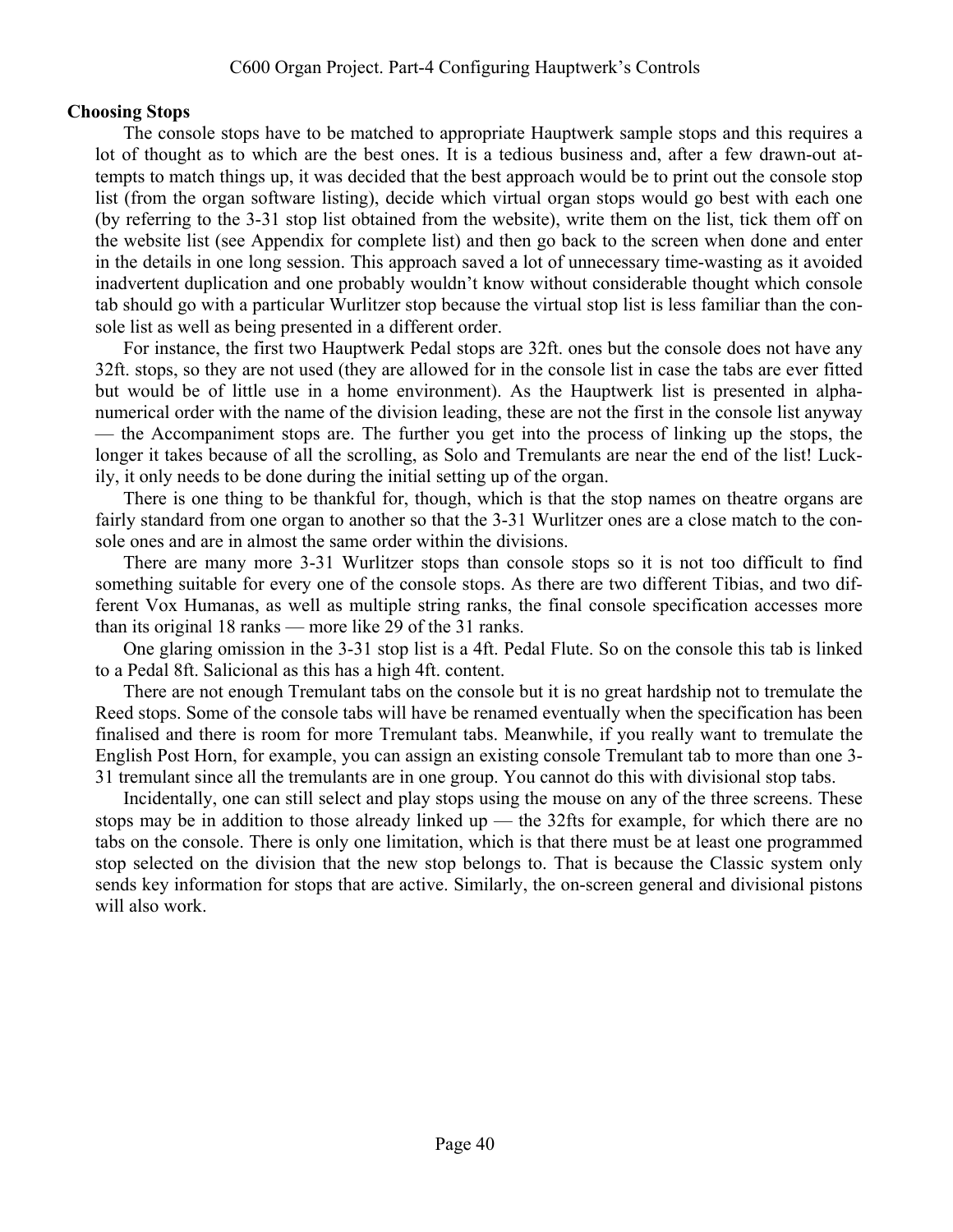# **Setting up the Stops**

Almost the last thing to do, but by far the most tedious part of this setting-up procedure, is to define the console stops. The console stop list has to be typed into the Stop Input window (**General Settings, Configure Switch Inputs**), and each stop has then to be linked to an appropriate stop in the virtual organ list (there are nearly 300 of them plus piston functions). The console list includes effects pistons as these use 'borrowed' stop numbers (where there are no actual tabs). As the console has a possible 192 stops, including effects pistons, this all takes a long time. Each entry also has to have several parameters set but these are probably best set once the whole list has been entered as you can then concentrate on setting similar things in all of them in turn.

From past experience, it was found expedient to allocate each console stop a three-digit number at the start of the name and to include any leading zeroes in these numbers (i.e., 001 to 192). This is because the stop list is presented alpha-numerically and already has a lot of entries before the console stop names are added. Putting numbers first ensures that the console stops will head the list in a logical order and reduces the amount of scrolling necessary to get to the wanted places. Such a numbering system was used in the console software system anyway to define all the tabs. Although couplers and spare stops are not sent out, they are included in the list in case they may want be used in the future. Any tab numbers not used can be set to <None> so that they will have no effect on anything.

In some pull-down lists, there is no scroll bar, only continuation arrows at top and bottom of a very long list. Using the mouse in such a list is very frustrating as the rate of change is extremely slow. It is much quicker to use the mouse to click once near the bottom of the list and then hold down the Down Arrow key — but don't move the mouse during the scrolling or the selection will jump up to where the mouse was clicked! When the required name has been selected via the Up and Down keys, simply press Enter.

Once the list of stop names has been entered, various parameters have to be adjusted in drop-down boxes. Each stop has to be given a MIDI Event number from 0 to 127 — in two places. This number (commonly known as a Patch number) is actually the stop number minus 1. Since there are more than 128 stops, the 129<sup>th</sup> one begins again at 0 (up to 63) but this is taken care of as there are two different MIDI channels for stops (16 for stops 1-128 and 15 for 129-192, or 0 to 63).

| Console Stops                | <b>Event Number</b>         |
|------------------------------|-----------------------------|
| 001 Pd Not Fitted            |                             |
| 002 Pd Not Fitted            |                             |
| 003 Pd English Post Horn 16' | $\mathcal{D}_{\mathcal{L}}$ |
| 004 to 127:                  | 3 to 126                    |
| 128 G2 Trumpet 8'            | 127                         |
| 129 G2 Glockenspiel 8'       |                             |
| 130 G2 Solo-to-Great 2T 8'   |                             |
| 131 to 190:                  | 2 to 61                     |
| 191 Trem Not Fitted          | 62                          |
| 192 Trem Not Fitted          | 63                          |
| $193$ <none></none>          |                             |

# **Brief List of Switch (MIDI) Inputs**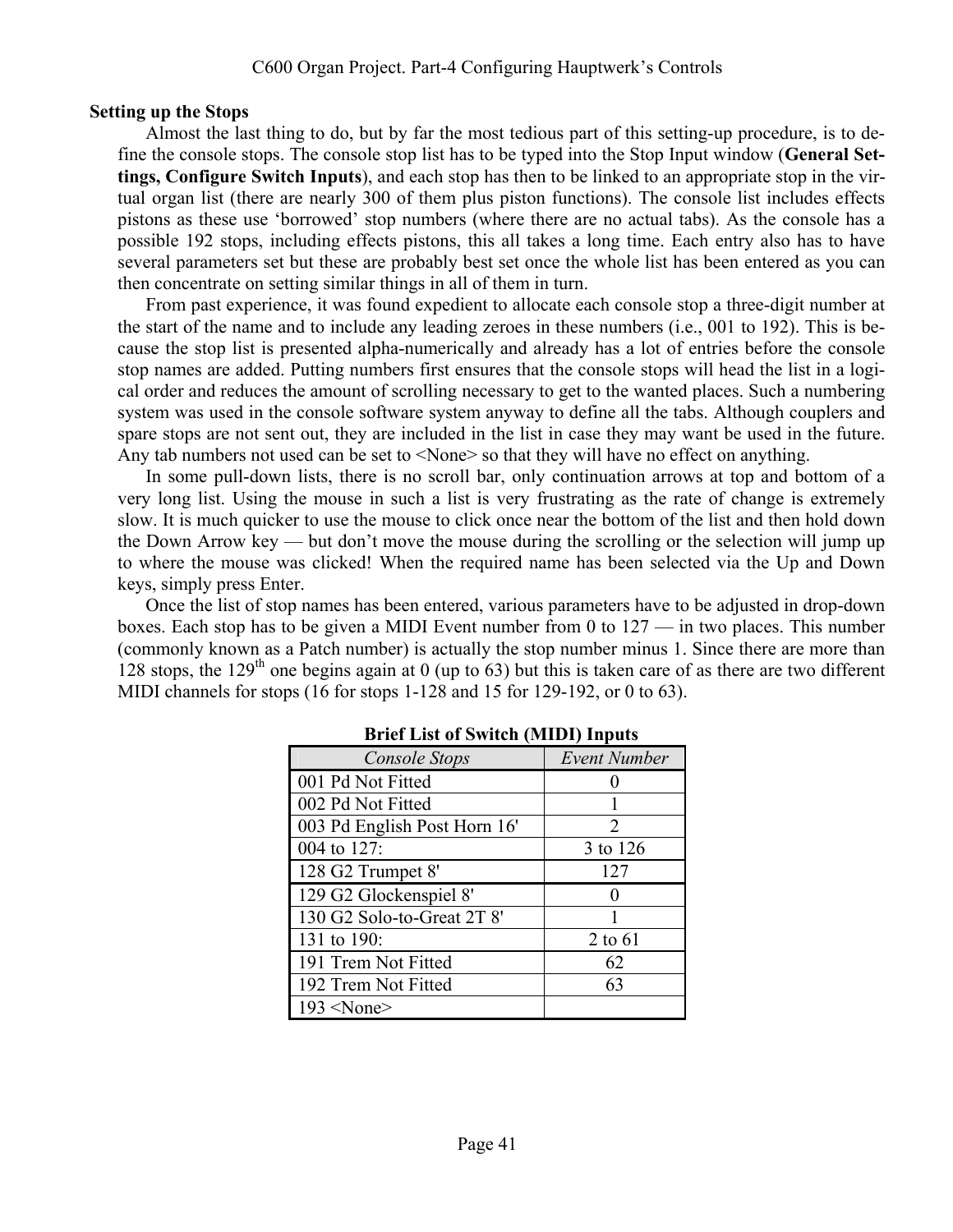# C600 Organ Project. Part-4 Configuring Hauptwerk's Controls

| $\circ$                                                                                                                                                                                                                                                                                                                                                | List Switch (MIDI) Inputs                                                                                                                                                                                                                                                                                                                                                                                                                                                                                                                                                                                                                                                                                                                   |
|--------------------------------------------------------------------------------------------------------------------------------------------------------------------------------------------------------------------------------------------------------------------------------------------------------------------------------------------------------|---------------------------------------------------------------------------------------------------------------------------------------------------------------------------------------------------------------------------------------------------------------------------------------------------------------------------------------------------------------------------------------------------------------------------------------------------------------------------------------------------------------------------------------------------------------------------------------------------------------------------------------------------------------------------------------------------------------------------------------------|
| 001 Pd Not Fitted<br>002 Pd Not Fitted<br>003 Pd English Post Horn 16'<br>004 Pd Tuba Profunda 16'<br>005 Pd Saxophone 16'<br>006 Pd Diaphone 16'<br>007 Pd Diapason 16'<br>008 Pd Tibia Clausa 16'<br>009 Pd Pd Contra Viol 16'<br>010 Pd Bourdon 16'                                                                                                 | Name<br>011 Pd English Post Horn 8'<br>Default organ switch<br>F<br>$<$ none $>$<br>Defaults to engaged   Override organ default?<br>Engaging event toggles<br>Message sent when engaging<br>Event type<br>> MIDI note on (all velocities)<br>and i<br>Input path<br>Stop Tab<br>÷<br>$\left[\frac{\bullet}{\bullet}\right]$<br>Default velocity $27 \div$<br>Event value $\int$<br>Event number 10<br>System exclusive byter<br>9<br>13<br>5                                                                                                                                                                                                                                                                                               |
| 011 Pd English Post Horn 8'<br>012 Pd Tuba Mirabilis 8'<br>013 Pd Octave 8'<br>014 Pd Not Fitted<br>015 Pd Not Fitted<br>016 Pd Not Fitted<br>017 Pd Not Fitted<br>018 Pd Tibia Clausa 8'<br>019 Pd Cello 8'<br>020 Pd Flute 8'<br>021 Pd Flute 4'<br>022 Pd Bass Drum<br>023 Pd Snare Drum<br>024 Pd Crash Cymbal<br>025 Pd Cymbal<br>026 Pd Triangle | $\frac{1}{2} \left( \frac{1}{2} + \frac{1}{2} \right) \left( \frac{1}{2} + \frac{1}{2} \right)$<br>$\frac{1}{\tau}$<br>$\left(\frac{\lambda}{\tau}\right)$<br>$\frac{1}{\sqrt{2}}$<br>$\begin{array}{c} 6 \\ 7 \end{array}$<br>$10\,$<br>Number of<br>140<br>$\sqrt{0}$<br>2<br>$\mathbf{0}$<br>$\mathbf{O}$<br>$\overline{\mathbf{3}}$<br>$\frac{1}{2}$<br>$\frac{1}{2}$<br>0 <sub>x</sub><br>bytes<br>$11\,$<br>15<br>$\circ$<br>$\circ$<br>$\circ$<br>$\overline{O}$<br>$(2 - 16)$<br>12<br>8<br>16<br>4<br>$\overline{0}$<br>$\Omega$<br>$\theta$<br>Message sent when disengaging<br>MIDI note off<br><b>R</b><br>Event type                                                                                                           |
|                                                                                                                                                                                                                                                                                                                                                        | Input path<br>Stop Tab<br>÷<br>$\left  \begin{array}{c} \bullet \\ \bullet \end{array} \right $<br>$ \ddot{\circ} $<br>Default velocity $27 \div$<br>Event number 10<br>Event value $\circ$<br>System exclusive byter<br>13<br>9<br>5<br>$\frac{\ast}{\ast}$<br>Number of<br>$\left  \frac{\pi}{\tau} \right $<br>$+5(4)$<br>$\begin{array}{c} 6 \\ 7 \end{array}$<br>$10\,$<br>14<br>$\overline{2}$<br>$\overline{0}$<br>$\cal O$<br>$\overline{\mathbf{0}}$<br>$0 \frac{1}{2}$<br>bytes<br>$\overline{3}$<br>$\frac{1}{7}$<br>$11\,$<br>15<br>$\boldsymbol{0}$<br>$\,0\,$<br>$\sqrt{0}$<br>$\Omega$<br>$(2 - 16)$<br>$rac{1}{\tau}$<br>▲<br>$rac{1}{\pi}$<br>8<br>12<br>16<br>4<br>$\Omega$<br>$\overline{0}$<br>$\Omega$<br>$\circ$<br>¥ |
| Insert                                                                                                                                                                                                                                                                                                                                                 | N,<br>Delete<br>OK<br>Cancel                                                                                                                                                                                                                                                                                                                                                                                                                                                                                                                                                                                                                                                                                                                |

Then each console stop or control has to have its control function entered. The message sent when engaging (i.e., turning on) must be set to '**MIDI Note On (All Velocities)**'. The message sent when disengaging must be set to '**MIDI Note Off**'. The Input Path is '**Stop Tab**' or '**Stop Tab 2**' unless it is an effect, when it will be '**Effect'**. Everything else can be left unchanged. The choosing of Stop Tab or Stop Tab 2 decides the MIDI channel to which the Event Number (Patch) belongs (16 or 15). These MIDI channels have already been set when configuring the keyboards.

Event numbers for Effects pistons are *not* the same as for stop tabs as they belong to Channel-14. The number range is actually 80 to 96, but the other parameters are the same (See the Appendix).

Although it may be less confusing to do the linking in stages like this, it might, in fact, because of the very slow scrolling, be less tiresome to set all the parameters for each stop at the same time as choosing the stop name. This then allows you to test the organ in stages as you configure a group of stops.

Another problem with this kind of list is that the function <None> is frequently required to be selected so that unwanted items cannot cause problems and this turns up as entry number 193 requiring monotonous scrolling for many, many items!

The virtual organ list also includes Effects pistons, Couplers, Blower sounds, and other functions, many of which are not needed. There are presently no console controls for such things anyway (Noises do not need controls as they are automatic if enabled).

An irritation in linking the console stops with the Hauptwerk stops is that the basic list (with scroll bars) is for the 300 or so Hauptwerk stops and other functions (left column) while the 192 console stops (right column, next page) have to be located in a single-line drop-down box that does not scroll well when opened up.

Note that in this organ the Hauptwerk system is 'blind'. i.e., there is no feedback to the console to indicate that anything has happened. The moving of stop tabs is done by the console control system but it is possible to have Hauptwerk outputs via MIDI for all sorts of functions.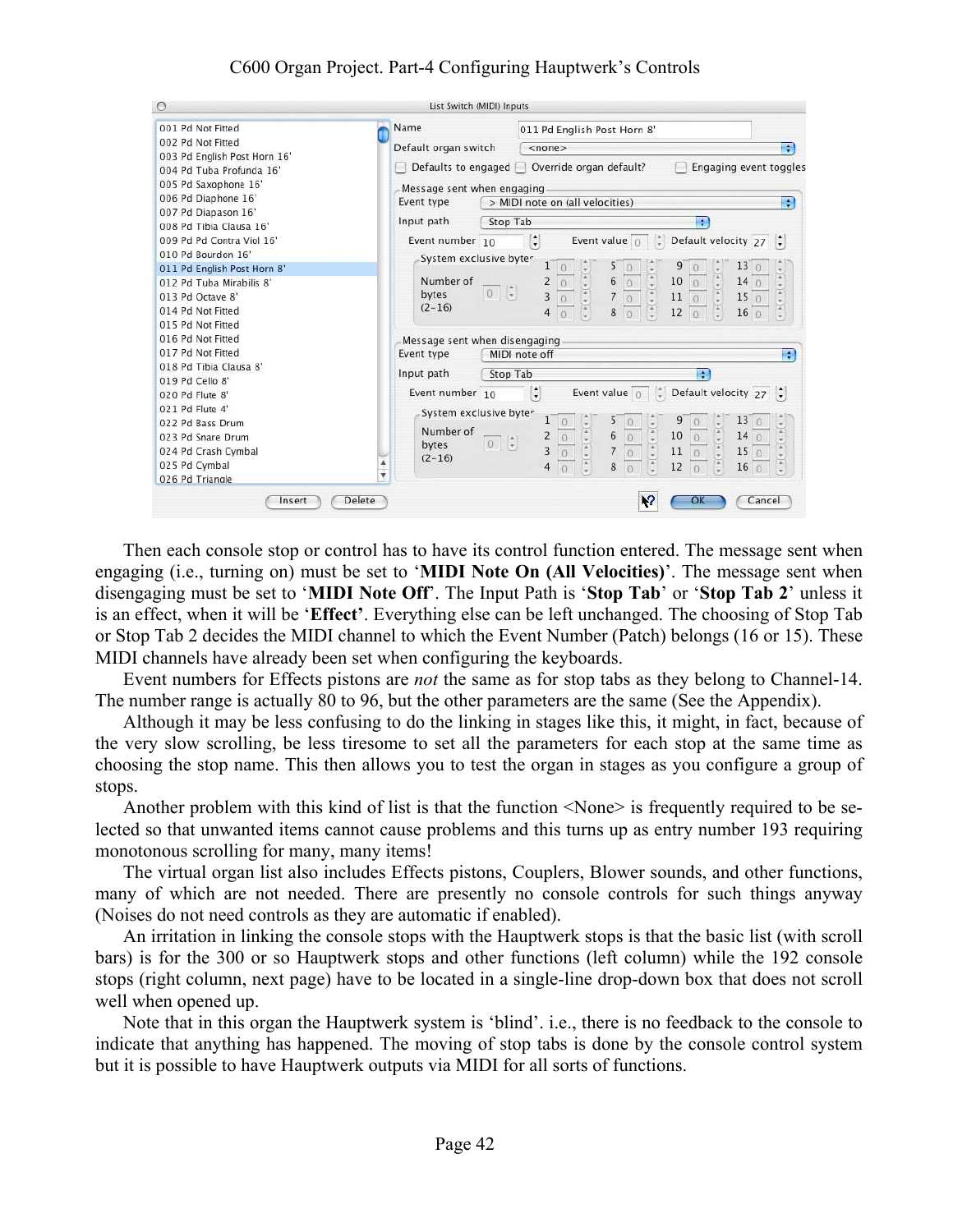# **Linking up the Stops**

Now the console Stop Outputs have to be linked to the Hauptwerk sample set stops. Note that you can only link one Hauptwerk stop to one console stop (unless it is a tremulant). You cannot have multiple divisional stops controlling a single Hauptwerk divisional stop. So do just a few at a time and then press 'OK'. Deal with any error messages before doing any more linking.

Select **'Organ Settings, Connect Switch MIDI inputs to Organ Switches'**. The left window shows the Hauptwerk stops and each one has to be linked to an appropriate console stop input switch in the list just entered:

| $\circ$                         | Connect Switch (MIDI) Inputs to Organ Switches |                              |                |
|---------------------------------|------------------------------------------------|------------------------------|----------------|
| Accomp 01-8 English Horn        |                                                |                              |                |
| Accomp 02-8 Brass Trumpet       |                                                |                              |                |
| Accomp 03-8 Tuba Horn           |                                                |                              |                |
| Accomp 04-8 Trumpet (Style D)   |                                                |                              |                |
| Accomp 05-8 Open Diapason       | Organ switch                                   | Accomp 01-8 English Horn     | $\ddot{\cdot}$ |
| Accomp 06-8 Horn Diapason       |                                                |                              |                |
| Accomp 07-8 Tibia Clausa (S)    |                                                |                              |                |
| Accomp 08-8 Tibia Clausa (M)    | Input switch                                   | 033 Ac English Post Horn 8'  | ÷              |
| Accomp 09-8 Clarinet            |                                                |                              |                |
| Accomp 10-8 Saxophone           | <b>Fffect when</b>                             |                              |                |
| Accomp 11-8 Solo String         |                                                | Engage destination switch    | ÷              |
| Accomp 12-8 Gamba               | engaged                                        |                              |                |
| Accomp 13-8 Viol d'Orchestre II | <b>Fffect when</b>                             | Disengage destination switch | ÷              |
| Accomp 14-8 Salicional II       | disengaged                                     |                              |                |
| Accomp 15-8 French Horn         |                                                |                              |                |
| Accomp 16-8 Oboe Horn           |                                                |                              |                |
| Accomp 17-8 Quintadena          |                                                |                              |                |
| Accomp 18-8 Concert Flute       |                                                |                              |                |
| Accomp 19-8 Dulciana II         |                                                |                              |                |
| Accomp 20-8 Vox Humana (S)      |                                                |                              |                |
| Accomp 21-8 Vox Humana (M)      | ¥                                              | ١9                           | Cancel         |

# **Connect Switch (MIDI) Inputs to Organ Switches**:

| Virtual Organ Stop List               | Console Stop List            |
|---------------------------------------|------------------------------|
| (Alpha-numeric, In Scrollable Window) | (In Pull-down Drop Box)      |
| Accomp 01-8 English Horn              | 033 Acc English Post Horn 8' |
| Accomp 02-8 Brass Trumpet             | 035 Acc Brass Trumpet 8'     |
| $etc. \ldots$                         | $etc. \ldots$                |
| Accomp 2T 51-8 English Post Horn      | 065 A2 Post Horn 8'          |
| $etc. \ldots$                         | $etc. \ldots$                |
| Great 01-16 English Post Horn         | 073 Gt English Post Horn     |
| $etc. \ldots$                         | $etc. \ldots$                |
| Great 2T 88-16' English Post Horn     | 125 G2 Post Horn 16'         |
| $etc. \ldots$                         | $etc. \ldots$                |
| Solo 01-16' English Post Horn         | 137 So English Post Horn 16' |
| $etc. \ldots$                         | $etc. \ldots$                |
| Tremulants 01 Main I                  | 179 Trem Main I              |

The full list will be found in the Appendix.

The following parameters have to be selected via drop-down boxes for each stop or effect piston linked: Effect when Engaged: **Engage Destination Switch**. When Disengaged: **Disengage Destination Switch**.